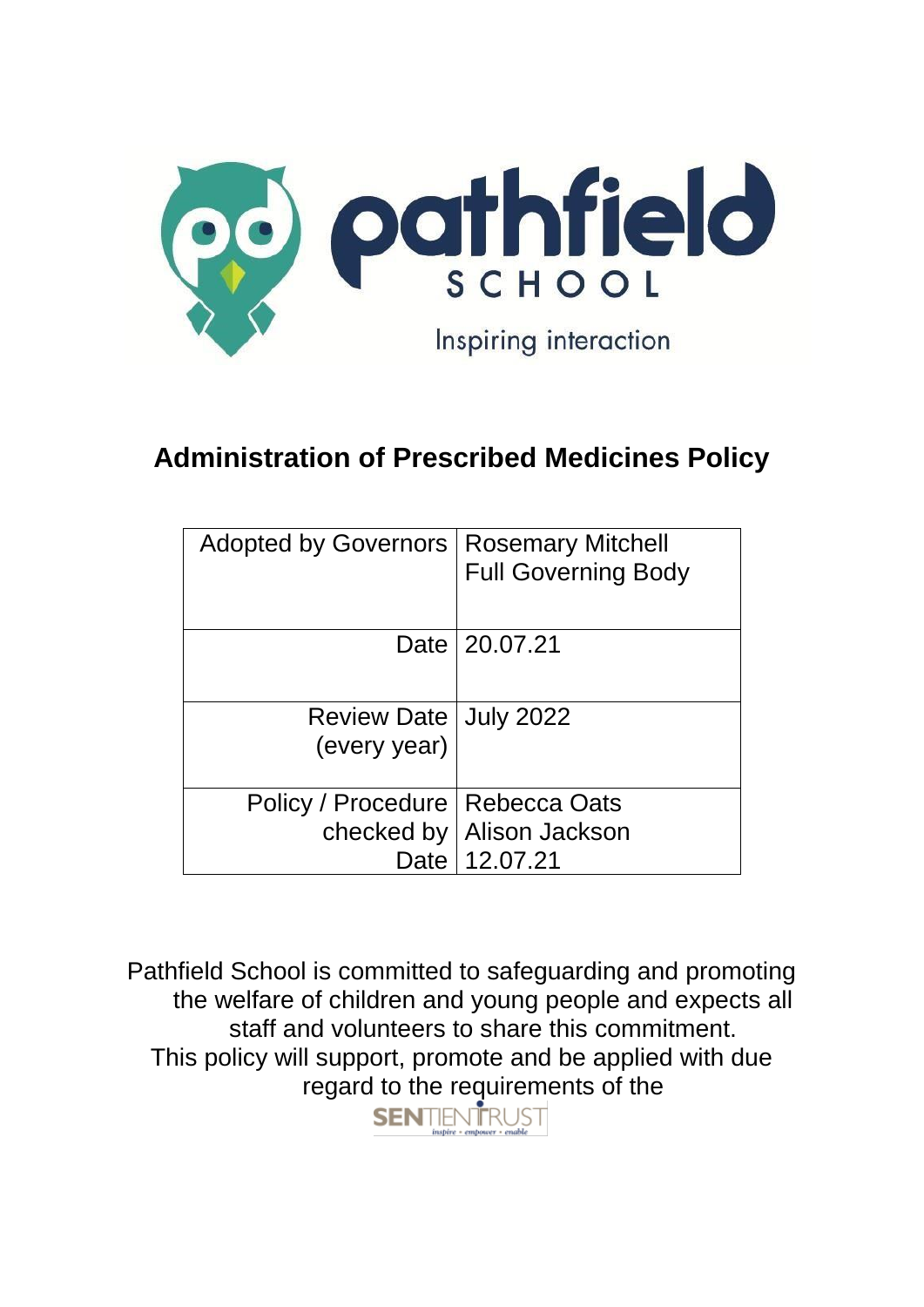# **Integrated Children's Services Devon Standard Operating Procedure for the Administration of Medicines**

The purpose of this document is to provide a framework for the safe and appropriate administration of medication for children and young people supported by Integrated Children's Services staff.

## **Contents**

| 1.0 Background                     |                                                        | 3              |  |
|------------------------------------|--------------------------------------------------------|----------------|--|
|                                    | 2.0 Authorisation to Administer Medication             | 3              |  |
| 3.0 Supply of Medication           |                                                        | 4              |  |
| 4.0 Storage of Medication          |                                                        | 5              |  |
|                                    | 5.0 Documentation for the Administration of Medication | 5              |  |
| 6.0 Administration of Medication   |                                                        | 5              |  |
|                                    | 7.0 Documentation of the Administration of Medication  | 6              |  |
| 8.0 Returning Medication           |                                                        | 6              |  |
|                                    | 9.0 Out of School Activities - Day Visits and Trips    | 6              |  |
| 10.0 Response to Medication Alerts |                                                        | $\overline{7}$ |  |
| <b>Appendices</b>                  |                                                        |                |  |
| Appendix 1                         | <b>Schools Medication Administration Record</b>        | 8              |  |

| Appendix 2 | Asthma Appendix |  |
|------------|-----------------|--|

#### **1. Background**

- 1.1 Pathfield School supports children and young people with additional needs.
- 1.2 As part of the care of these children and young people, the administration of medication will be undertaken by registered and non-registered staff and this task will be initially delegated by the parents and may be further delegated by registered staff.
- 1.3 Registered Nurses provide advice, information, training and support for any aspect of medication administration to non-registered members of the team as appropriate.
- 1.4 All non-registered staff must have been assessed as competent to undertake any aspect of the medication management including the administration process. Training needs will be identified by the staff member and the line manager. Non-registered team members assessed as competent to understand any aspect of the medication administration process are accountable for the standard of their performance. Training will be carried out by the Special School Nursing Team on an annual basis.
- 1.5 When the child or young person requires medication whilst being supported by staff, parents/guardians will supply the medication and a completed medication authorisation form.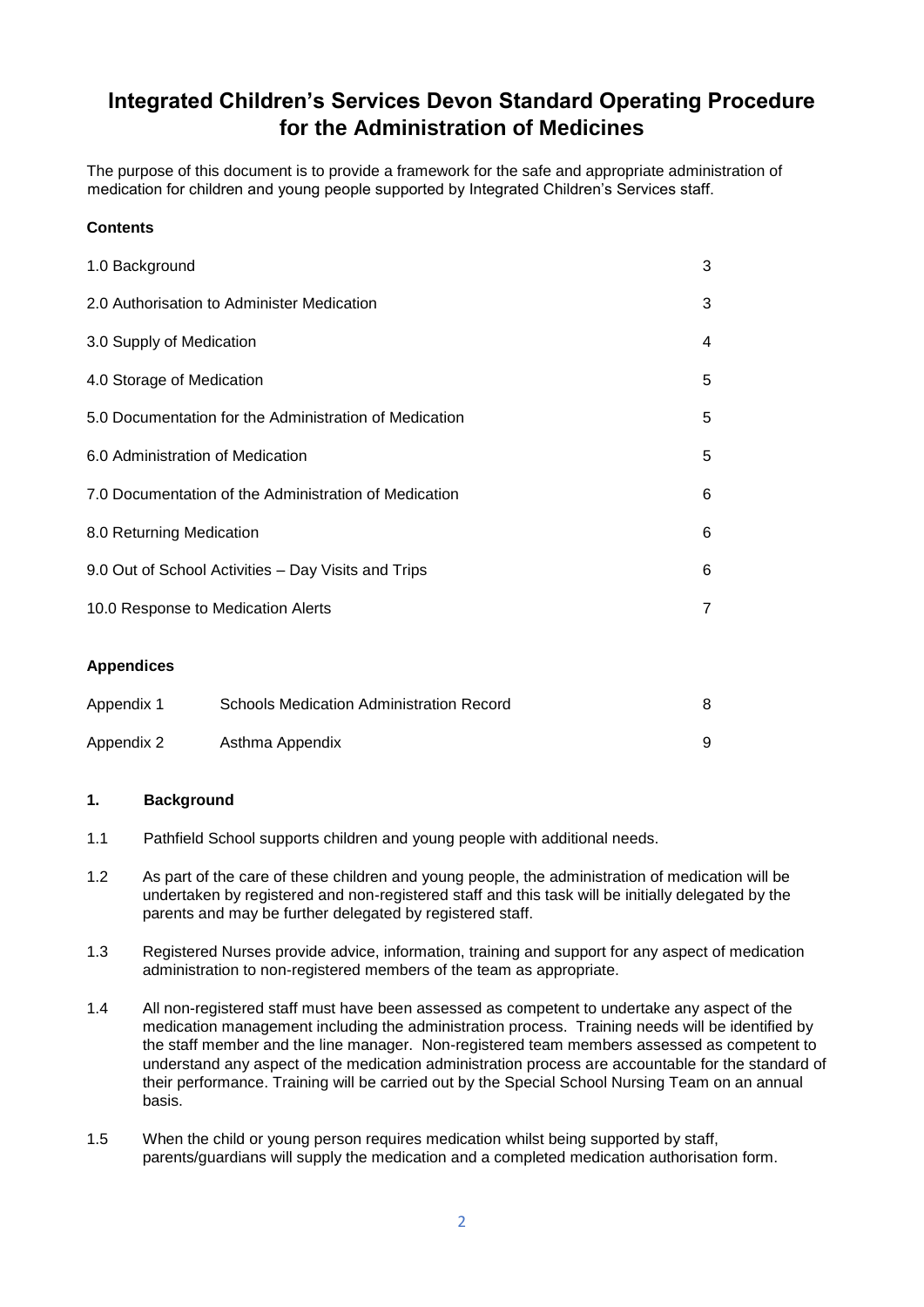- 1.6 Staff employed by other organisations e.g. Devon County Council will be asked to work within this Standard Operating Procedure. Staff employed by Integrated Children's Services must work within their organisational policies, protocols and standard operating procedures relevant to medication administration (this includes the Special School Nurses employed by Children and Family Health Devon).
- 1.7 Where appropriate within schools each medication may be discussed with parents/carers and the licensed prescriber to determine if there is a requirement for administration during the school day.
- 1.8 There is a separate SOP for the Administration of Buccal Midazolam for the control of epileptic seizures.

#### **2. Authorisation to Administer Medication**

- 2.1 The authorisation sheet must be completed by the parent prior to the episode of care / support session/ school day when the medication is to be administered. For schools it is preferable if the authorisation form is received prior to the child attending school, unless the medication is prescribed immediately prior to coming to school. In this instance the form should be brought in with the child and medication.
- 2.2 Where the child has regular medication the authorisation sheet may be sent out to the parents by the staff. Where staff are aware of what medication the child is taking the authorisation sheet can be printed with the name of the medication and then sent to the parents to complete the dose, route and time of administration. The form can also be emailed to parent/carer as a blank document.
- 2.3 The authorisation sheet must be updated on an annual basis or before if there are any changes in the medication. In the case of any changes this will need to be completed before the next planned support is due.
- 2.4 If there is more than one authorisation sheet they must be dated.
- 2.5 All previous signed authorisation sheets must be retained within the individual's records.
- 2.6 Parents will be asked to inform staff of all changes to medication and an updated medication authorisation / administration form must be completed and signed by the parent/carer.
- 2.7 It is the responsibility of all staff to question any medication instruction if there are any queries. This may be achieved by discussing with the parent/carer/guardian, a medical practitioner or a licensed prescriber or dispensing pharmacist. The staff member must obtain written confirmation of any change by the parent/carer or prescribing health professional. Non-prescribed medication is not allowed to be administered by Children and Family Health Devon staff. School Staff employed by Pathfield School will be able to administer the following non-prescribed medication:
	- Ibuprofen
	- Paracetamol
	- Anti-histamine

Non-prescribed medication will only be accepted in the following circumstances:

- All medication to arrive in school in a factory sealed container complete with box and any paperwork
- Parents will be responsible for providing the school with written consent to include dosage and frequency/reason to administer. This must be in line with the manufacturers' guidelines.
- Parents accept responsibility for any side effects caused by non-prescription medication. Parents are responsible for informing the school if there are any changes to their child's medication.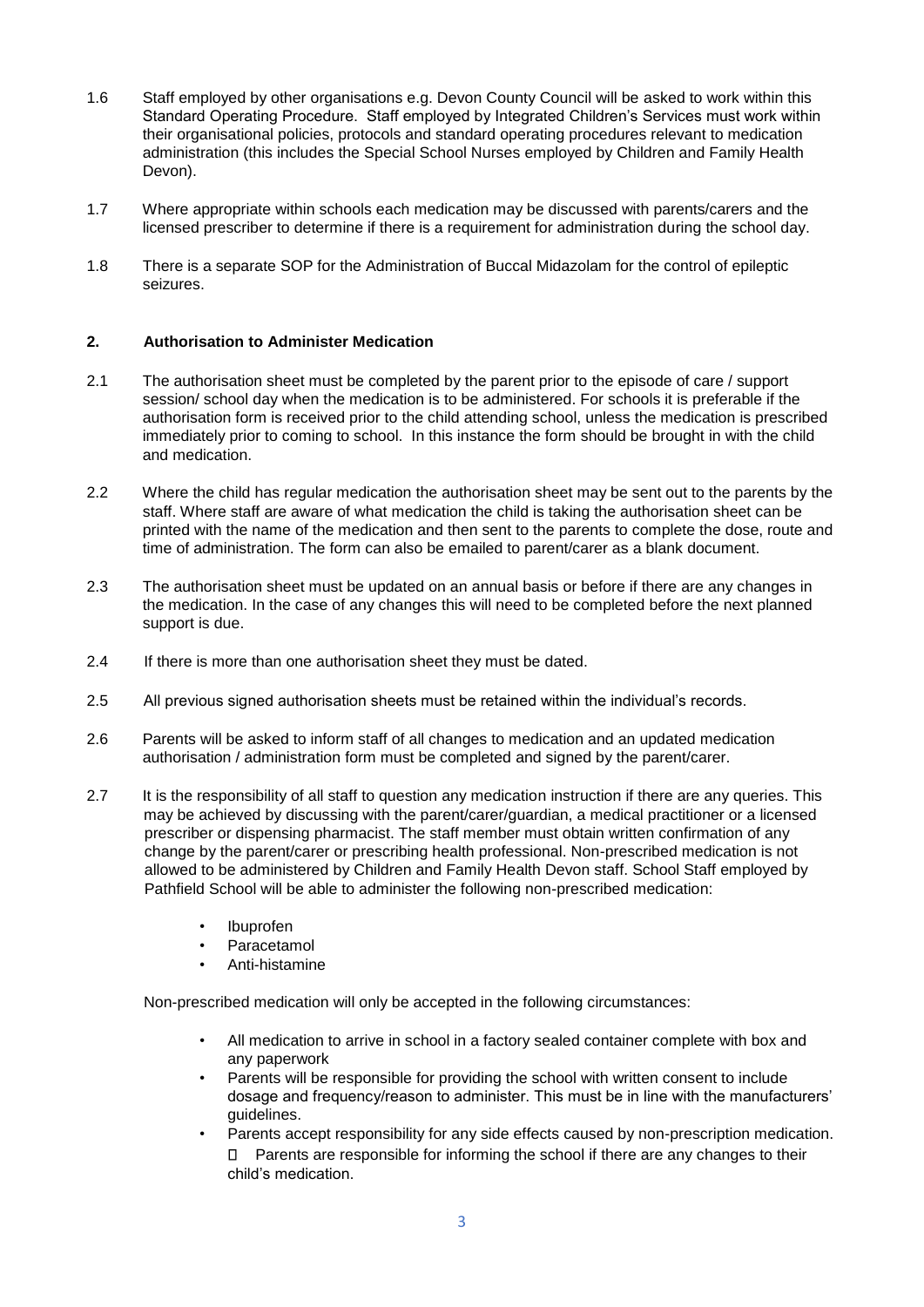- The only non-prescription medications that will be administered are Ibuprofen, Paracetamol, anti-histamine or brand name products where these are the active ingredients. In exceptional circumstances other medications may be administered with prior agreement of the head teacher.
- Consent and manufacturers guidance must correlate.
- 2.8 In exceptional circumstances it may be necessary to take a verbal instruction from a parent/carer or prescriber. Please ensure the instruction is heard by two staff members independently and documented by both in the child's records and medication administration form. Ensure that the identity of the parent/carer or prescriber; full details of the instruction; who received it and the date and time of the instruction. Written confirmation must be provided within 72 hours.
- 2.9 It is the responsibility of the staff to record the known allergies from the authorisation sheet to the medication administration record and to ensure it is updated. Where there are no known allergies this must be recorded.

#### **3. Supply of Medication**

3.1 Medication must be checked into school against the authorisation sheet, as soon as possible after arrival using the medication received record sheet. This can be undertaken by one or two members of staff, where undertaken by two both must sign the record sheet.

The number of tablets and volume of liquid received must be recorded in the child's record. However, liquids will be estimated to reduce unnecessary losses due to decanting and evaporation and should be recorded as an approximate volume.

All areas must ensure the medication is supplied in the original/dispensed container, which is clearly labelled with:

- Name of the individual for whom it has been dispensed
- Name of the medication
- Strength of the medication
- Dose of the medication to be administered
- Frequency of medication
- Additional instructions
- The expiry date of the medication must be checked
- 3.2 If the medication is not supplied correctly, the parents/carers will be asked to provide the correct medication, remove the young person from the service or take full responsibility for checking, preparing and administering the medication for their child. If schools are unable to obtain the correct medication, the medication will be omitted and the parent informed. School staff will not participate in administering medication that is not correctly supplied as per the medication authorisation sheet.

### **4. Storage of medication**

- 4.1 The medication will be stored securely according to the manufacturers' recommendations. Cool bags/boxes can be used to transport items which need to be stored in the fridge.
- 4.2 Fridge temperatures must be monitored each working day using a digital maximum / minimum thermometer ad a record made of the actual temperature, the maximum and minimum since the last recording. Ensure fridge temperature remains within 2-8 degrees centigrade and medicine storage cupboards temperatures do not exceed 25 degrees centigrade. Ensure temperatures outside these parameters are reported and resolved as soon as possible, taking advice about the effect on the medication.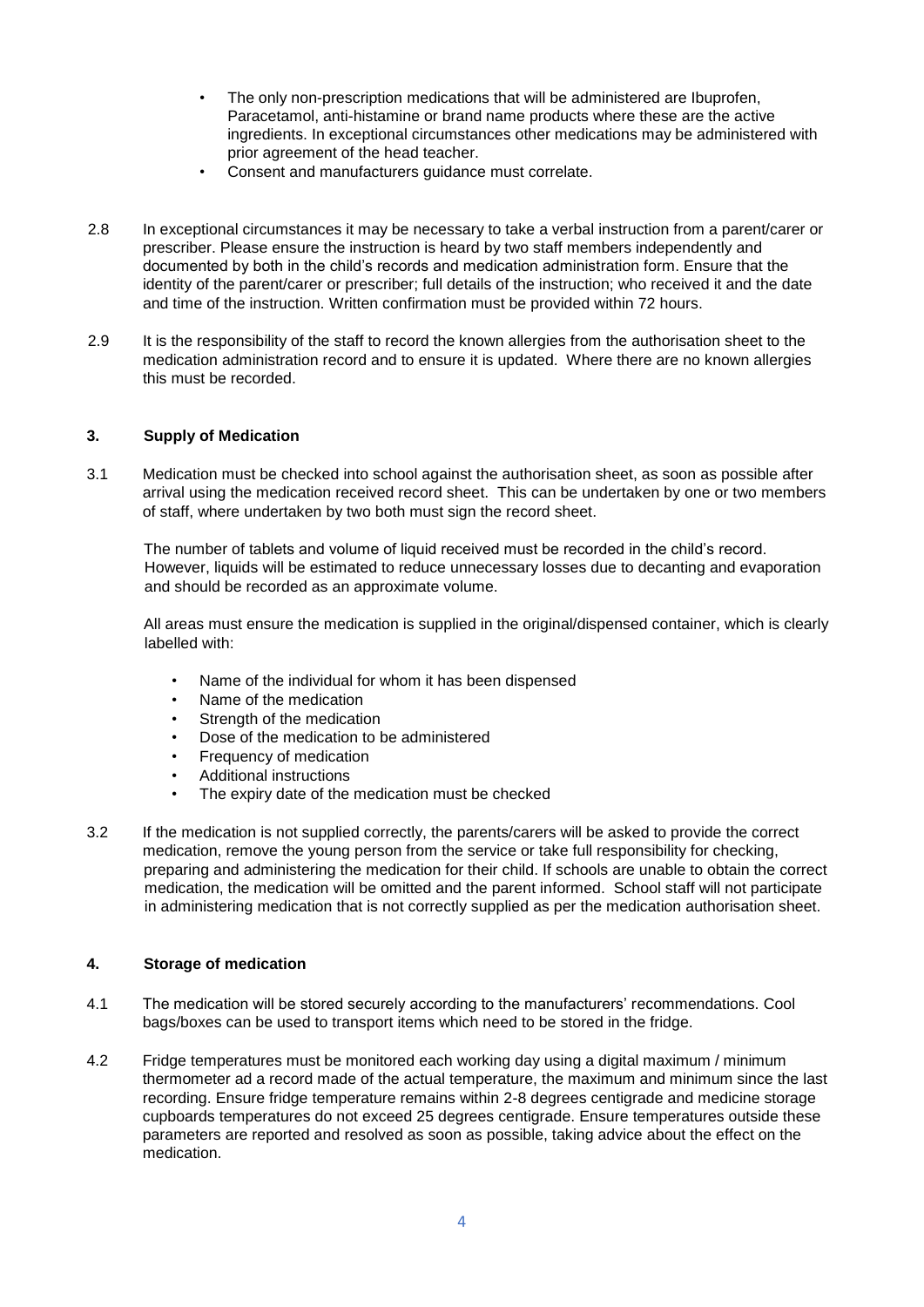- 4.3 Schools should store medication in a locked cupboard unless an emergency medication which should be stored in a safe and easily accessible place. A risk assessment should be undertaken.
- 4.4 Buccal Midazolam is a schedule 3 controlled drug and as such is exempt from Safe Custody requirements. Therefore, it does not need to be locked away providing it is stored in a safe place, easily accessible to staff in an emergency situation. Services should complete a risk assessment for medicines not kept in a locked cupboard except in the child's own home.
- 4.5 Controlled drugs will be stored in a locked cupboard. The key will be held by the appropriate member of staff.

#### **5. Documentation for the Administration of Medicine**

- 5.1 The Medication Administration Record Sheet will be initiated on a termly basis or sooner if there are significant changes to medication. Signature lists will be held in the school records.
- 5.2 Within services where the child has regular medication the medication administration/record sheet will be completed by an authorised member of the team who has been given advice, information and support to undertake this task. This should be undertaken in an environment where interruptions and disturbances are minimised wherever possible. This can be printed. Each entry will be countersigned by a staff member who has independently checked the entries. All signatures, dates and times must be hand written.
- 5.3 If a new medication is prescribed within the month, staff members must ensure the medication administration record is updated as above from the medication authorisation form.

#### **6. Administration of Medication**

- 6.1 Two staff prepare, administer and witness the administration of controlled drugs. Controlled drugs belonging to the child / young person should be treated in the same way as other medication and does not need to be recorded in a controlled drugs record.
- 6.2 Staff must have the authorisation sheet signed by the parents/guardian as appropriate. Staff must check against the administration medication record that the medication has not already been administered within the agreed timescale.
- 6.3 Staff must check the identity of the child/young person. This may be achieved by verbal response/identification by photograph. If a photograph is the option for identification, consent must have been obtained. Photographs must be updated on an annual basis or earlier if agreed with the parents/guardians.

#### 6.4 Staff must:

- Check the name of the medication against the packaging and administration medication record. Check the formulation against the packaging and administration medication record.  $\Box$
- Check the dose against the packaging and administration medication record.
- Check the instructions to administer against the packaging and administration medication record.
- Check expiry date of medication.
- Prepare the medication in accordance with the instructions e.g. dissolve in water
- Check the identity of the individual
- Ensure the individual is ready to receive the medication.
- 6.5 Each medicine must be prepared directly before administration (from the container in which it was dispensed).
- 6.6 If a registered nurse is delegating any aspects of the administration of medicine, they are accountable for ensuring competencies have been achieved and recorded prior to delegation.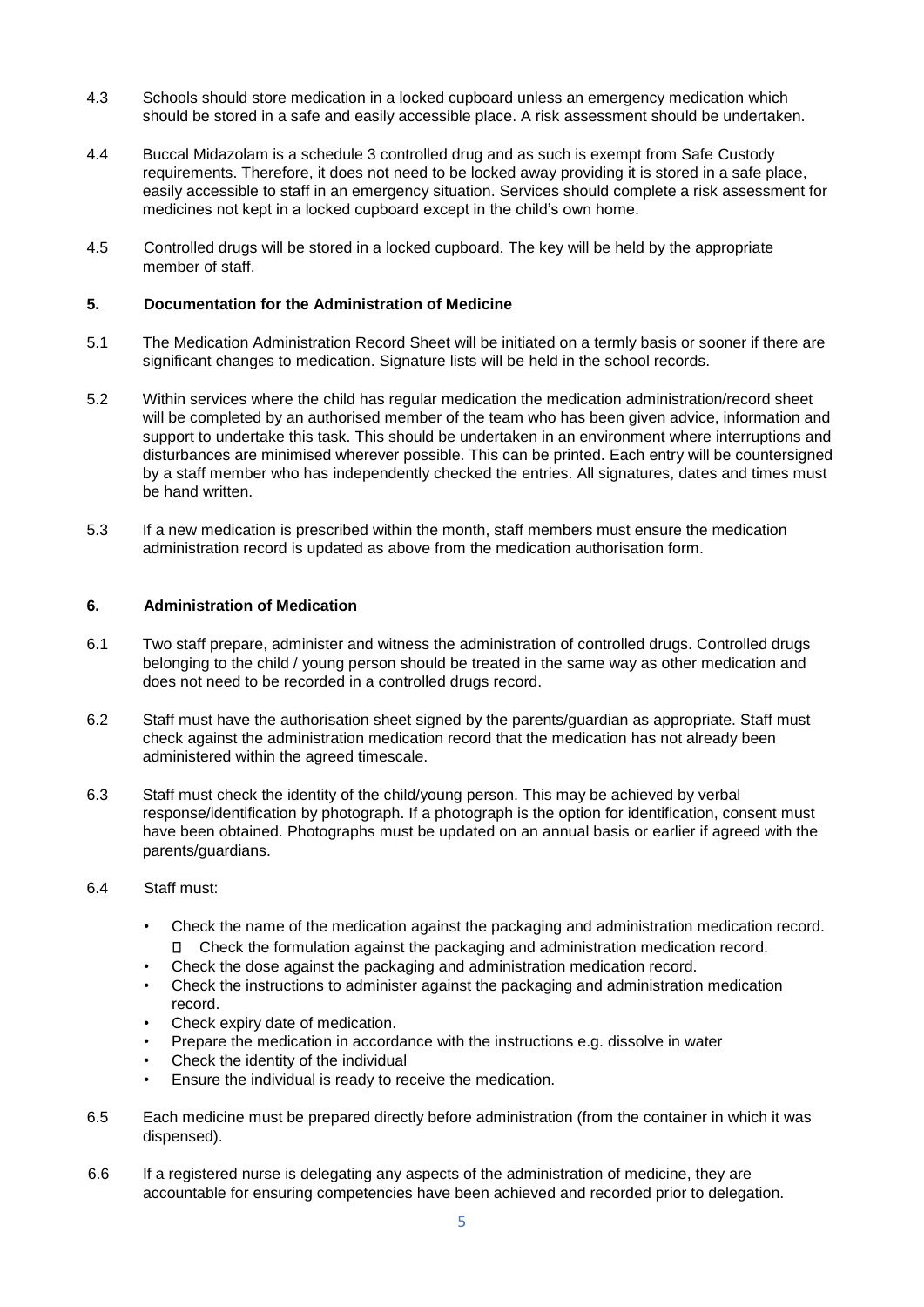- 6.7 Any staff member administering a medicine must have participated in the entire preparation / checking process.
- 6.8 Following administration, the medication administration record must be completed by all staff involved in the process.
- 6.9 If using equipment staff must have been assessed as competent in using the equipment. Any equipment used in the administration process must be cleaned or disposed or as per local protocol.

#### **7. Documentation of Medicine Administration**

- 7.1 Staff must record the administration of a medication in accordance with the School Record Keeping Policy.
- 7.2 If a medication is not administered, or omitted, this must be documented. The parents/guardians informed as soon as is reasonable.
- 7.3 Any error/incident must be reported to the Senior Leadership Member in charge / Head Teacher, and the incident reported to parents, and an Ofsted Schedule 5 report completed where appropriate.
- 7.4 The Community Children's Nurse, Devon Doctors, prescribing Doctor, School Nurses or parents can be contacted for advice and further information, where appropriate.

#### **8. Returning Medication**

- 8.1 Schools should ensure all medication is returned with the child at the end of each school year.
- 8.2 Medication no longer required or out of date must be returned to the parent/guardian with advice to return it to the pharmacy for safe disposal.
- 8.3 When returning medication one or two members of staff must record the return on the medication received/return sheet.
- 8.4 In the case of a liquid the volume remaining may need to be estimated.

#### **9. Out of School Activities**

- 9.1 If a child is being accompanied by a staff member into the community, the staff member will need to carry the medication with them unless the child has the capacity to be responsible for it. This will need to be agreed and documented in the child's care plan and the consent form signed by the relevant parent/carers.
- 9.2 The medication will need to be signed out of the home / unit / school by one or two staff members.
- 9.3 The staff member must ensure the medication is in a secure container which is labelled with the child's name.
- 9.4 The staff member will need to have in their possession the medication authorisation and/or administration record and any other relevant documentation.
- 9.5 If the medication is administered away from school, staff must follow the administration process set out in **Section 6** of this policy.
- 9.6 On return to the school the medication will be checked and recorded as received medication back into the school.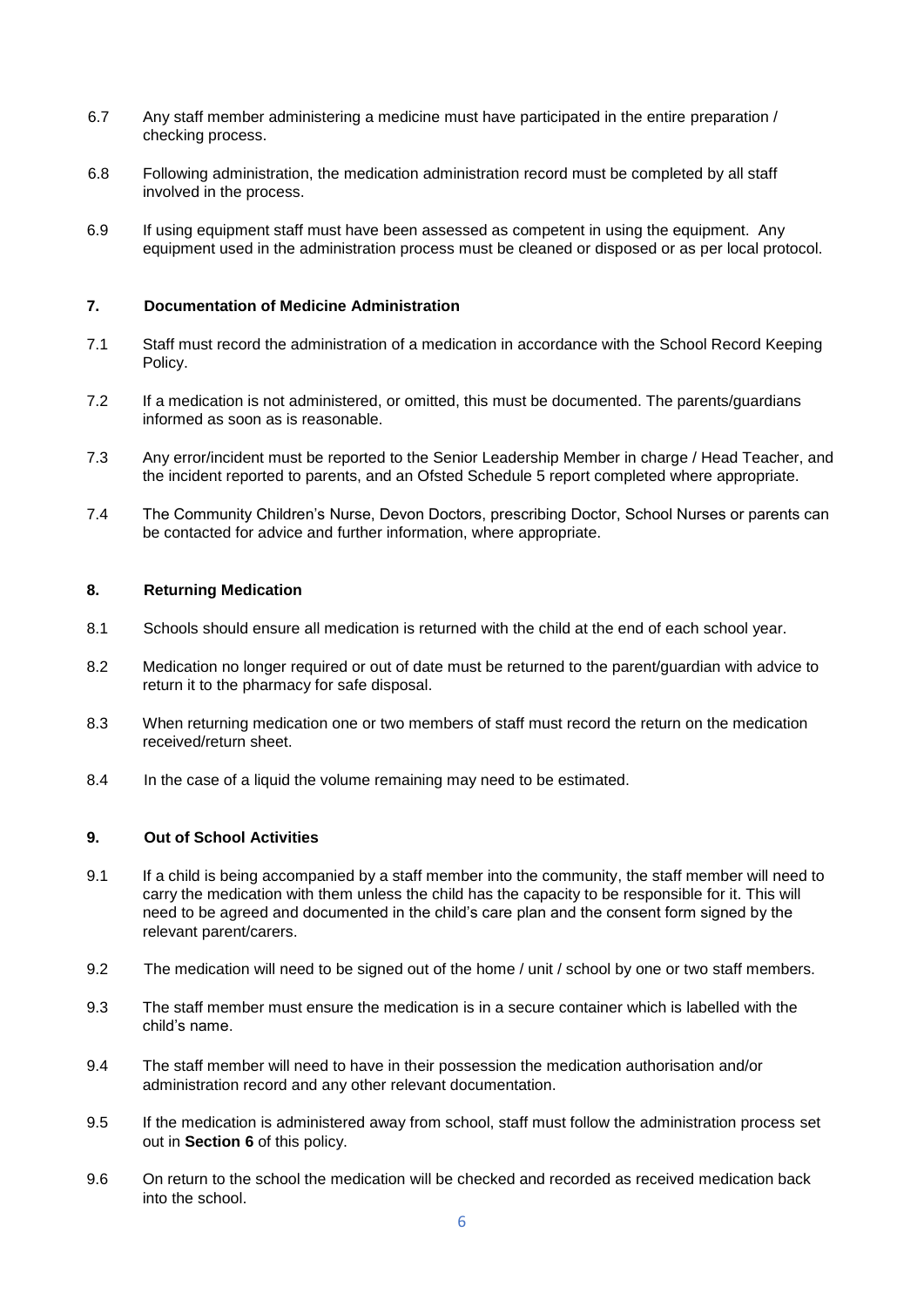### **10. Medication Alerts**

- 10.1 Each service should acknowledge receipt of medicine alerts.
- 10.2 Each staff member responsible for medication should read and sign Medicine Alerts and record action taken.
- 10.3 A local record of receipt, dissemination and any actions that have to be carried out following receipt of an alert should be retained.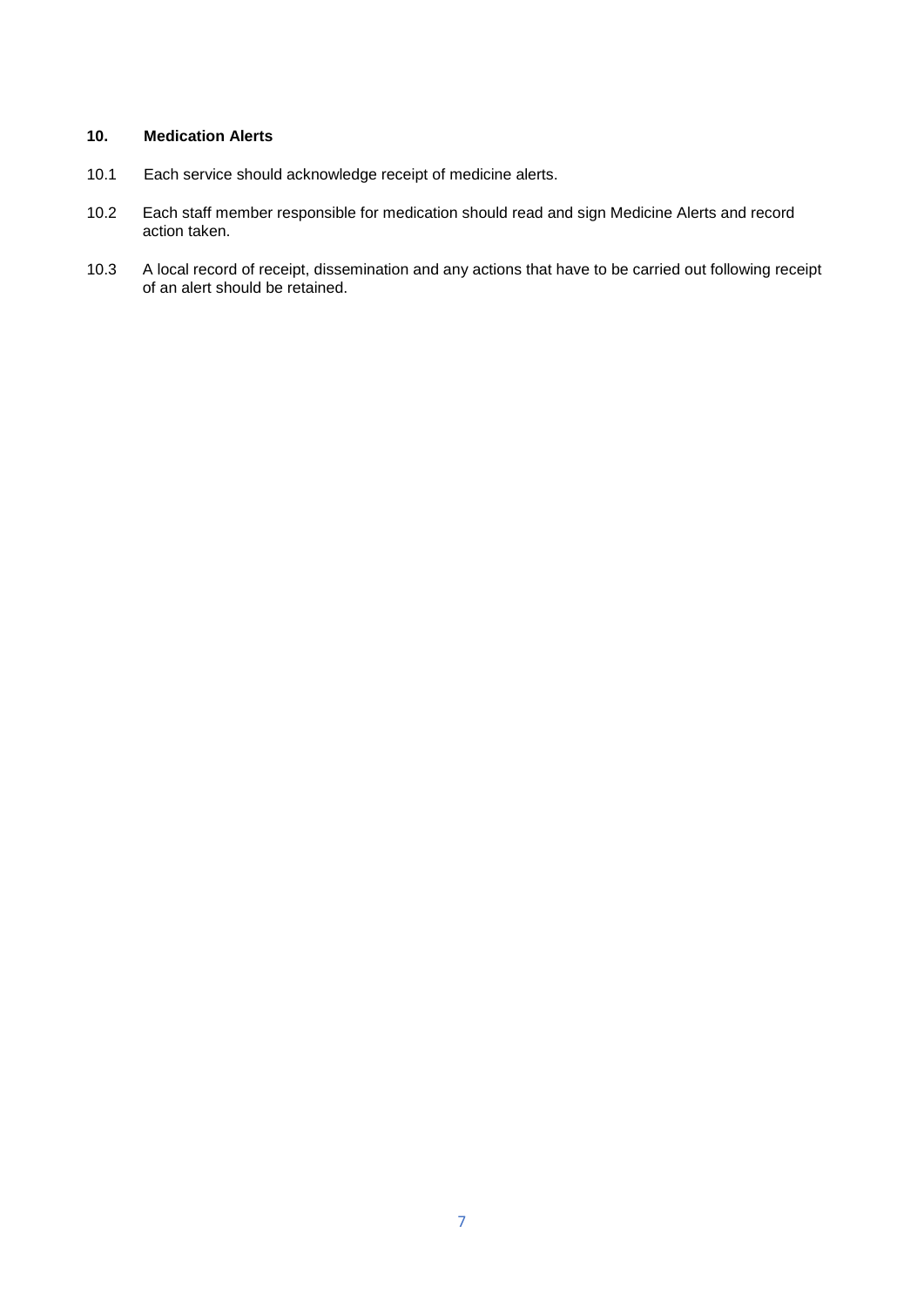



# **School Record of Medicine Administered to an Individual Pupil**

| <b>Name of Pupil</b>        |                                      |            |                          |                   |
|-----------------------------|--------------------------------------|------------|--------------------------|-------------------|
| <b>Date of Birth</b>        |                                      |            |                          |                   |
| <b>NHS Number</b>           |                                      |            |                          |                   |
| <b>Allergies</b>            |                                      |            |                          |                   |
| <b>Name of School</b>       |                                      |            |                          |                   |
|                             | Name and Strength of medicine        |            |                          |                   |
|                             |                                      |            |                          |                   |
| Dose and frequency          |                                      |            |                          |                   |
|                             | Route of administration/instructions |            |                          |                   |
| <b>Expiry date</b>          |                                      |            |                          |                   |
| <b>Special instructions</b> |                                      |            |                          |                   |
|                             |                                      | Time given | <b>Administered</b>      | <b>Checked by</b> |
| <b>Date</b>                 | <b>Dose</b>                          |            |                          |                   |
|                             |                                      |            | <u>by</u><br>(Signature) | (Signature)       |
|                             |                                      |            |                          |                   |
|                             |                                      |            |                          |                   |
|                             |                                      |            |                          |                   |
|                             |                                      |            |                          |                   |
|                             |                                      |            |                          |                   |
|                             |                                      |            |                          |                   |
|                             |                                      |            |                          |                   |
|                             |                                      |            |                          |                   |
|                             |                                      |            |                          |                   |
|                             |                                      |            |                          |                   |
|                             |                                      |            |                          |                   |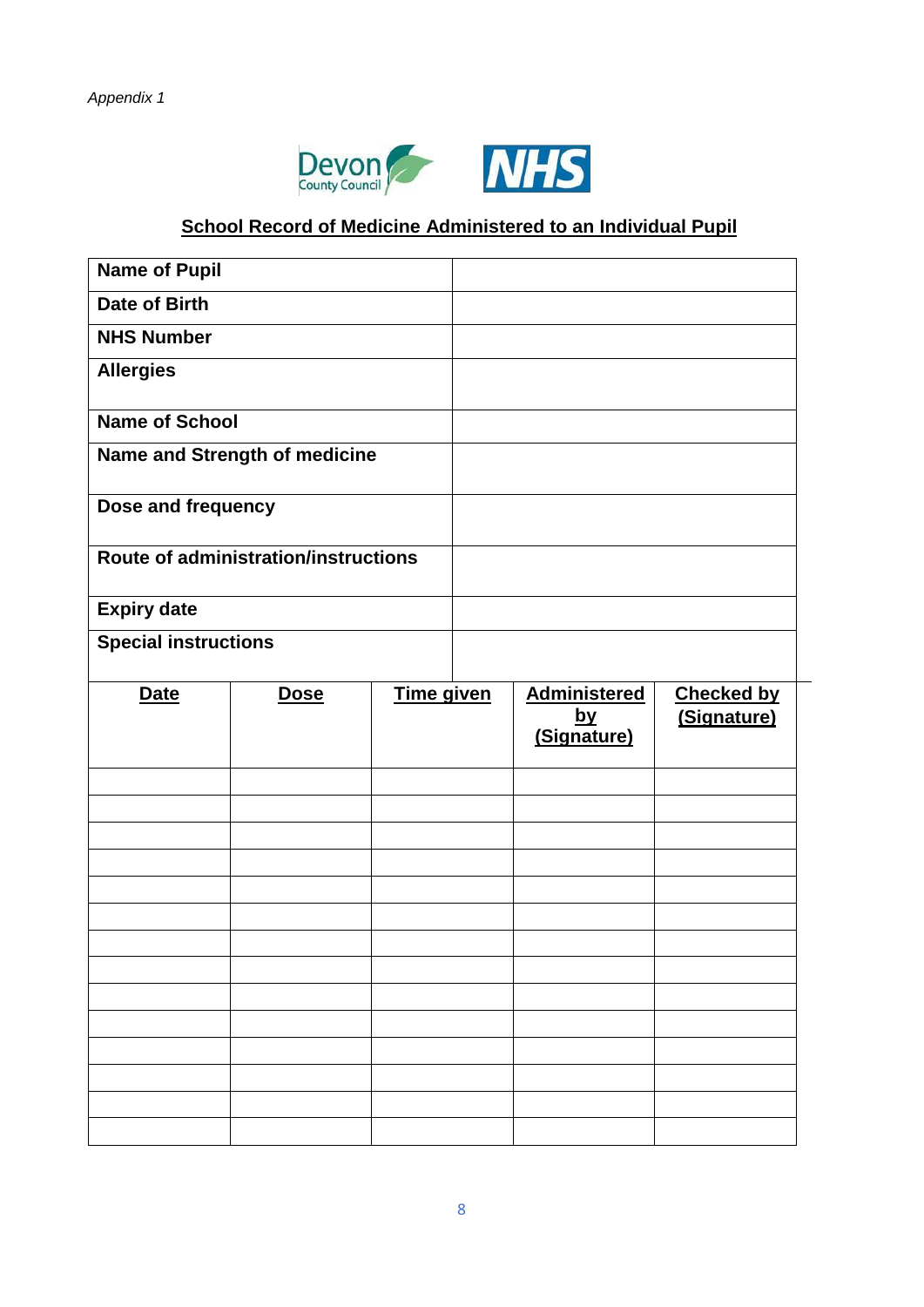# **Asthma Appendix**

This appendix is attached to the **Administration of Prescribed Medicines Policy** as the Governors recognise the specific nature of the issues for pupils who have one of a group of conditions which come under the generally known heading of Asthma.

The safe storage of asthma medication will follow the same protocols as laid down in the full policy on the storage of medicines – unless it is deemed by the nursing and senior school staff that the pupil is able to carry and be responsible for their own inhaler medication.

The Governors recognise that to be someone experiencing an acute asthmatic episode can be very distressing not only to the pupil, but other pupils and staff who may feel unable to know what to do.

A state of panic around an asthmatic can make the attack much worse so it is essential to ensure that the area remains as calm as possible.

## **In Pathfield School**

It is the School Nurse who will assume responsibility for all pupils when they are called to a pupil having breathing difficulty whatever the reason. If the school nurse is not on site then a First Aider must be deployed to attend using the normal procedures to send a first aider to an incident. This will be particularly relevant to The Discovery Centre and when groups of pupils are off-site on educational visits. Those staff responsible for educational visits must be aware of ways that they might employ to call the emergency services (e.g. mobile phones, and land lines where there are no services for mobiles).

The School Nurse will remove the pupil from the area where in danger, and where the surroundings for the pupil and other pupils is causing distress to either or both, which could exacerbate the attack.

The School Nurse or trained First Aider is also responsible for collecting information from pupil's parents/carers on admission to the school ensuring that classroom teachers and other staff are aware of the known asthmatic pupils in their classrooms. In collecting this information, it should include accurate treatment details for a pupil when in crisis and preventative treatment if used, and also to identify with parents/carers any know irritants for the pupil.

The School Nurse will also be responsible for responding to the Head Teacher's request for training of all staff, so that identification of an asthmatic episode for any pupil may be recognised at the earliest stage. It is accepted that this will allow for early treatment for the pupil which will be likely to lessen the severity of the attack.

# **Visiting Contractors**

All personnel who are responsible for contractors coming into the school premises should be asked if they are going to be using irritant chemicals or substances likely to form dust clouds in their working environment, especially during term time. If they are, the school nurse needs to be consulted alongside the risk manager (Premises Manager) to find out if the risk is high enough to mean the asthmatic pupils should be moved to another location whilst the work is carried out. The decision to move pupils will be taken by the school nurse and Head Teacher (or their representatives).

Any member of staff including therapists and visiting professionals who are concerned about an **immediate risk** to an asthmatic pupil should remove the pupil to a safe area, stay with the pupil and ensure that the School Nurse, Premises Manager and Head Teacher are informed immediately. They will then be responsible for responding proportionately to the level of risk identified.